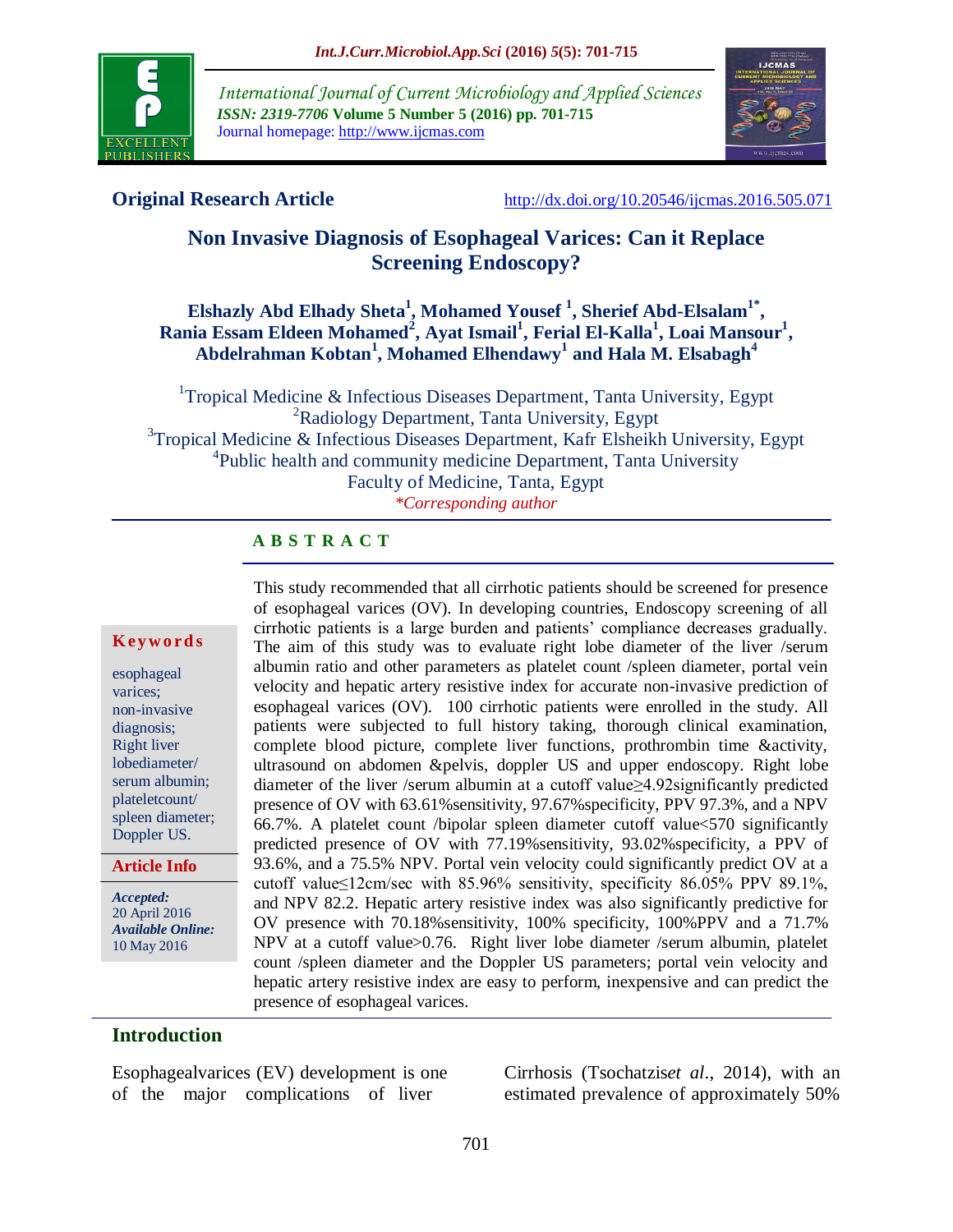in compensated cirrhosis and 80% with decompensated patients (Arguedas *et al*., 2002).

The mortality from each episode of variceal bleeding ranges from 17-57%. Bleeding episodes can be predicted by the presence of "red cherry spots " on the varices, and by variceal size (Jensen, 2002)*.*

Varices initially develop in 5%-10% of cirrhotic patients every year and the rate of transition from small to large varices ranges between 5% and 30% per year (Garcia-Tsao *et al*., 2007). Large esophagealvarices are at a greater risk of bleeding, possibly due to a higher variceal wall tension (Navens *et al*., 1998)*.*

Prophylactic endoscopic variceal ligation can decrease the incidence of a first variceal bleeding and mortality in patients with liver cirrhosis who have large varices (Madhotra *et al*., 2002)*.* All guidelines stress on screening endoscopy for early detection of EV in cirrhotic patients with portal hypertension.

On the other hand, it was found that many subjects screened either do not have varices or have non-risky varices not requiring prophylactic therapy. Endoscopic screening in these patients is a burden to endoscopic units. In addition, patient compliance with the screening program may be reduced over time (De Franchis, 2008).

For these reasons, several studies have examined how to identify patients with varices using non-invasive or minimally invasive methods to avoid endoscopy in patients with a low risk of varices. These studies include biochemical, clinical and ultrasound parameters*.*

So, the aim of this study was to evaluate right lobe diameter of the liver /serum albumin ratio and other parameters as

platelet count /spleen diameter, portal vein velocity and hepatic artery resistive index for prediction of varices.

Portal hypertension (PH), a progressive complication of liver cirrhosis, is defined as a pathological increase in the portal venous pressure between the portal vein and the inferior vena cava to higher than the normal (Normal range is  $\leq$  5 mmHg) (De Franchis *et al*., 2014).

Clinically significant PH (Hepatic venous pressure gradient  $\geq 10$  mmHg) is necessary for the development of esophageal varices (EV) and variceal bleeding along with the development of decompensation (Ripoll *et al*., 2013).

Variceal bleeding occurs in 25-40% of patients with cirrhosis. Each episode of variceal bleeding is associated with approximately 20% mortality rate**<sup>16</sup>**. One in four patients with EV will likely suffer an episode of variceal bleeding over a period of two years(Chawla *et al*., 2012).

A recent database analysis by D'Amico *et al.,* (2014)18 showed that the cumulative incidence of varices at 10 and 20 years was 44% and 53%, respectively, suggesting an over- estimation in previous studies. Numerous lines of evidence suggest that varices develop and enlarge with time.

Screening of EV is recommended for all patients at the time of initial diagnosis of cirrhosis. On screening for EV, 9-36% of patients with cirrhosis are found to have esophageal varices.

There is universal acceptance that endoscopy is the 'gold standard' for diagnosing gastro-esophageal varices. However, a generalized screening program of periodical upper endoscopy in cirrhotic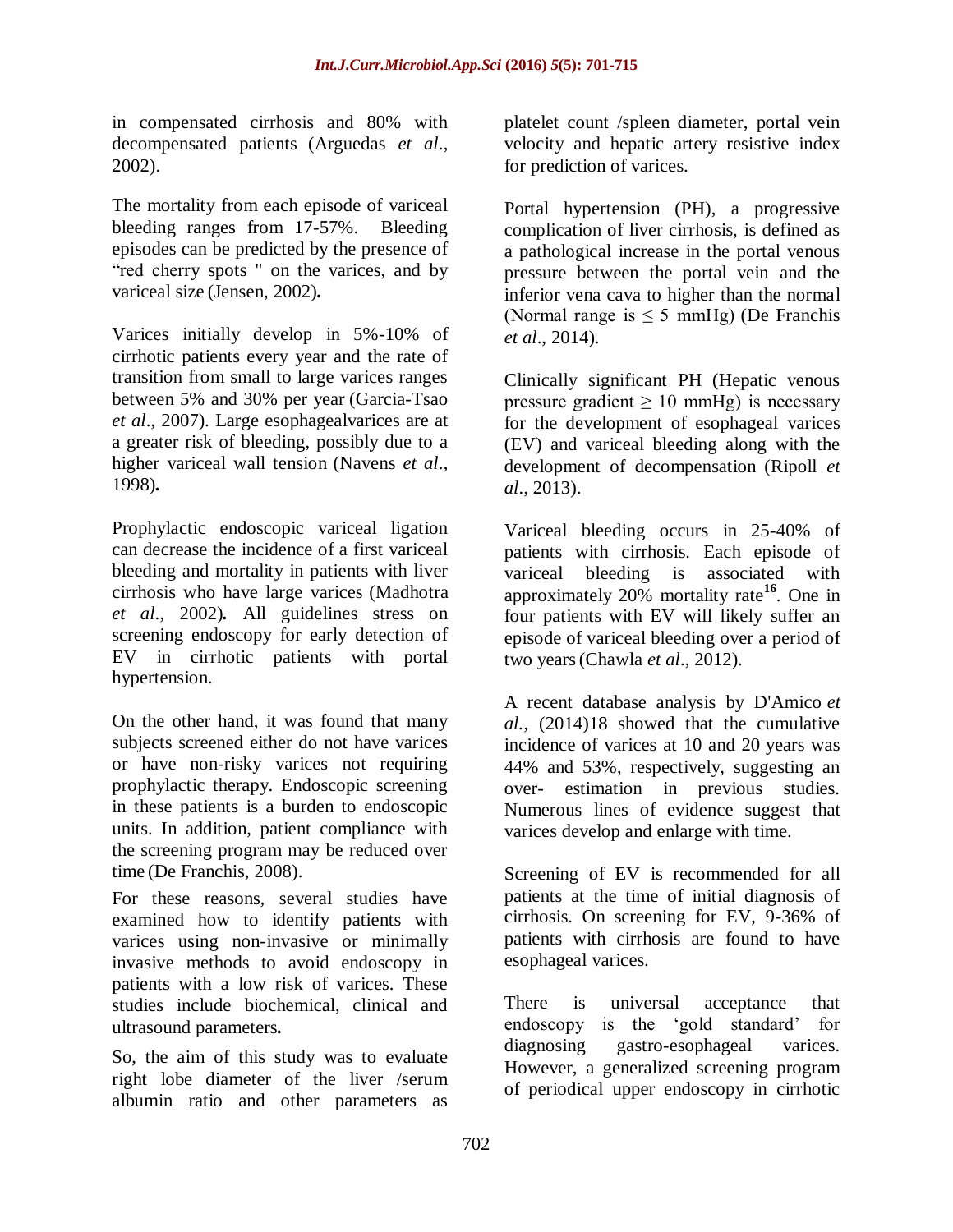patients is costly and associated with low patient compliance, as the procedure is invasive and may be poorly accepted by the patients if repeatedly required. Moreover, sedation of cirrhotic patients to perform upper endoscopy may be hazardous and diagnostic upper endoscopy may contribute to bacterial infections due to disruption of the normal barriers. For these reasons, the selection of patients who may be at risk of having OV, especially those at risk of rupture would be highly beneficial and cost effective.

# **Materials and Methods**

This prospective study included cirrhotic patients with liver cirrhosis under investigation and /or treatment at outpatient clinics, patients admitted to Tropical medicine department of Tanta university hospitals or patients referred to the hospital endoscopy unit for endoscopic screening for the presence of esophageal varices between January and April, 2015.

Our study was approved by the ethical committee of faculty of medicine, Tanta University. The research team recruited potential participants, and explained to each patient the aim of the research, and a written consent was obtained from all participants in the study.

The study included patients with HCV or HBV related cirrhosis. Patients with previous or active gastrointestinal bleeding, patients who had previously undergone injection sclerotherapy and/ or band ligation for esophageal varices, patients who were receiving beta blockers, patients with hepatocellular carcinoma, patients with primary haemorrhagic disorders were excluded from the study.

All patients were subjected to full history taking and through clinical examination. Patients were defined clinically according to

the modified Child-Turcotte-Pugh classification into Child class A, B or C. Laboratory investigations were done for all patients including HCV and HBV viral markers, schistosomal antibodies, complete liver function tests, prothrombin time and activity and complete blood picture.

Upper endoscopy was performed for all patients enrolled in the study. Patients were requested to fast overnight and received premedication in the form of xylocaine local spray above the tongue and nasopharynx. Midazolam 3-5mg I.V was also given for most patients before the procedure. Endoscopy was performed using Pentax EG-2985. The patient lay on the examination trolley/stretcher on the left side with the intravenous access line preferably in the right arm. The endoscope was inserted under direct vision. Examination of the entire oesophagus, stomach, and proximal duodenum, wherever possible was done.

Abdominal ultrasonography was done for all patients enrolled in the study at the Tropical Medicine Department using a Toshiba 770 25A® with convex probe, 3.5MH. Patients were examined after overnight fasting in the supine position. Aquatic gel was spread as a film on the abdomen of the patient to prevent interposition of air between the transducer and the skin. Screening was done through several longitudinal, oblique and transverse cuts. Measurements were taken in quiet respiration. Ultrasonography evaluation included the appearance of the liver as regards size (average, enlarged or shrunken), echo pattern of the liver (normal, bright, coarse or heterogeneous), established cirrhosis signs (shrunken liver, uneven hepatic margins, increased parenchymatous reflectivity, coarseness, increased echographic contrast between right lobe of liver and right kidney, hypertrophied caudate lobe and attenuated hepatic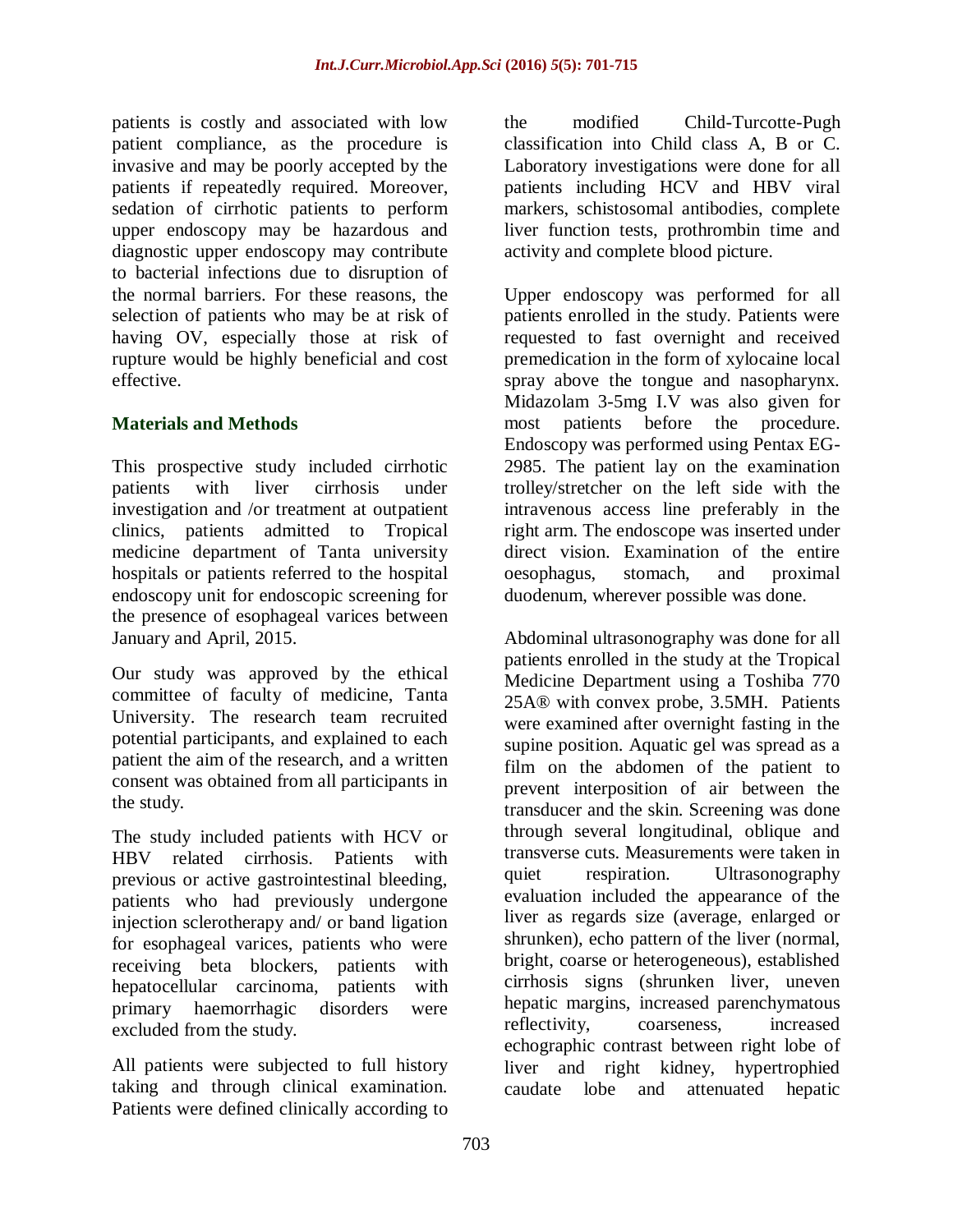veins).Right lobe diameter of the liver in midclavicular line was measured. So, the presence of hepatic focal lesions, portal vein (PV) patency and diameter as well as presence of ascites (mild, moderate or marked)were assessed. Splenic size was measured in a supine or lateral recumbent position. As the length of the spleen is normally less than 130 mm, enlargement was classified as mild (130-160mm), moderate  $(160-200)$  mm) and huge  $(> 200)$ mm) splenomegaly, (Eichner, 1979). Calculation of platelet count/spleen diameter ratio (PC/SD) was done.

Finally, Duplex-Doppler Ultrasound was performed for all patients. Patients were examined after fasting overnight. Doppler sonographic examinations were performed at the Radiology Department with color Doppler ultrasound scanner using a Siemens G60® Ultrasound System with convex probe 3.5 MHZ for identification of portal vein, hepatic artery (HA), splenic artery and splenic vein. Measurements were performed with the subjects in the supine position, with breath-holding after shallow inspiration with an angle less than  $60^\circ$  between the vessel and the ultrasound beam. Measurement of portal venous hemodynamics for each parameter was taken as the mean of three measurements. The PV was visualized in Bmode, and the sample volume cursor was shifted to the middle portal trunk at the level of the crossing point of the HA. The computer software of the US machine calculated the maximum portal flow velocity during suspended inspiration. Measurements of hepatic artery hemodynamics were taken. The mean of three successive cardiac cycles was obtained for each group of waveforms (Eichner *et al*., 1985). Hepatic artery resistive index was calculated by the computer software of the US machine.

#### **Statistical analysis**

The collected data were tabulated and

statistically analyzed using SPSS (statistical package for social studies) version 19. Categorical variables were represented by number and percentage and observed differences were tested using Monte Carlo exact test. Numerical variables were presented as number and percentage. Mean differences were tested by student's t test when comparing between two variables and analysis of variance (F) when comparing more than two groups. When the F value was found significant, Bonferroni test was used to compare between each two means. Receiver operator characteristic (ROC) curve was used to determine the cutoff value for diagnosis, then the sensitivity, specificity, positive predictive value (PPV), negative predictive value (NPV) and accuracy of each cutoff variable were calculated. The level of significance was adopted at p value <0.05.

# **Results and Discussion**

143 cirrhotic patients were invited to and assessed for participation in the study. 43 patients were excluded from the study (24 did not meet the inclusion and exclusion criteria and 19 refused to participate in the study). Finally, a total of 100 cirrhotic patients were enrolled in this study.

Regarding the cirrhotic patients enrolled in this study, their age ranged from 42-75 years with a mean value of  $54.030 \pm 7.223$ . Hemoglobin ranged from 6.6-16 gm/dl with a mean value of 10.372±1.720. White blood cells count ranged from  $2-10.5 \times 103$ /mm3 with a mean value of  $4.32 \pm 1.56 \times 103$ . Platelets count ranged from 50-210 x109/L with mean value of  $95.17\pm33.5 \times 109$ .

Serum albumin in patients enrolled in this study ranged from 1.9-4 gm/dl with a mean value of 2.766±0.581. Total serum bilirubin ranged from 0.5-9mg/dl with a mean value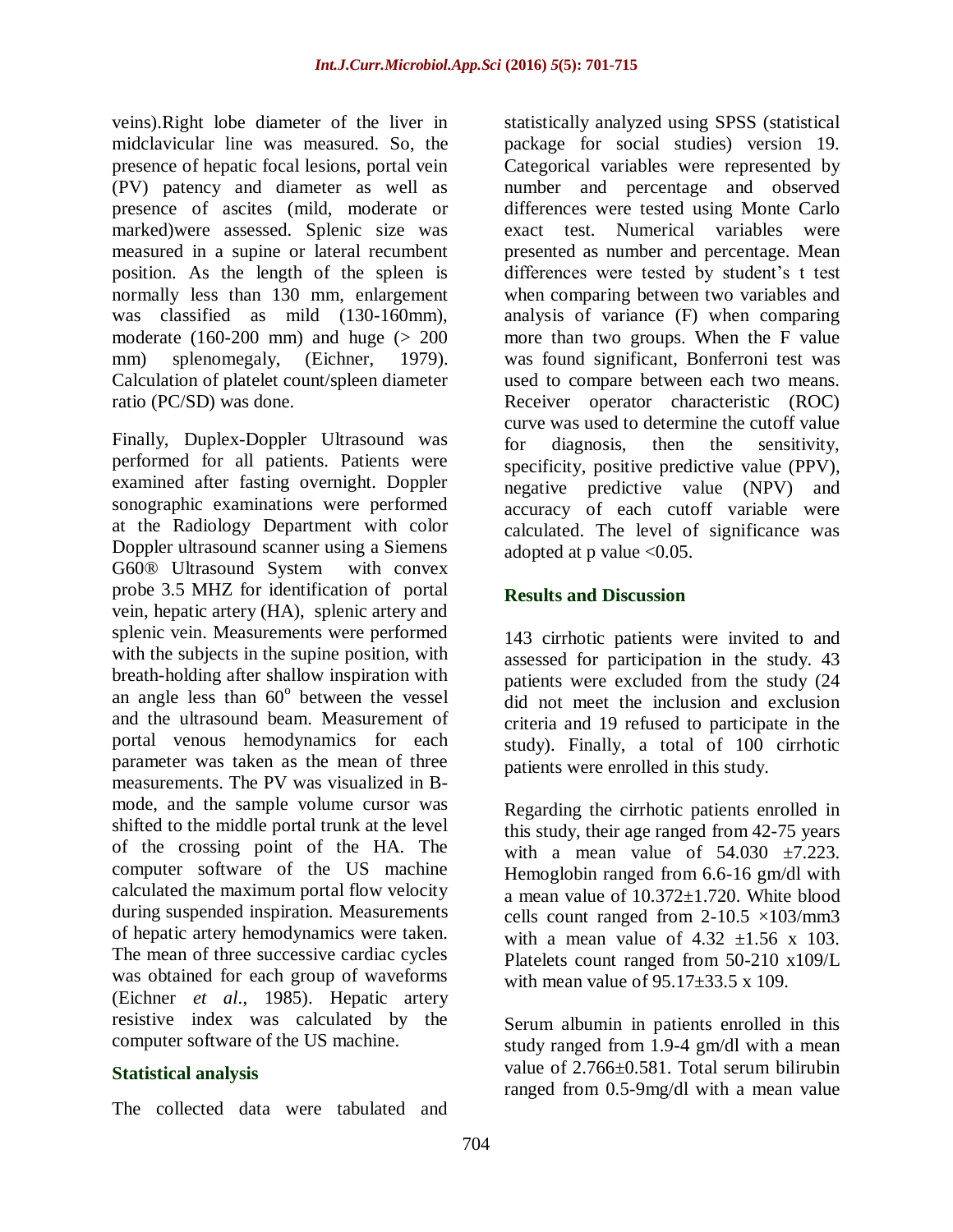of 2.109±1.391. International normalized ratio (INR) ranged from 1-3.2 with a mean value of 1.499± 0.388. Liver right lobe diameter ranged from 9-16.5cm with a mean of 12.219± 1.590. Right lobe (Rt. Lobe) / Albumin ratio ranged from 2.86-6.67 with a mean value of 4.553± 0.818. PV velocity ranged from 8-16.5 cm/sec. with mean velocity of 11.906± 2.512. Platelet count / spleen diameter ratio ranged from 301-750 with a mean value of  $664 \pm 262$ . Hepatic artery (HA) resistive index ranged from 0.6- 0.9 with a mean value of  $0.739 \pm 0.082$ . Spleen diameter ranged from 110-240 mm with a mean value of 147.390± 20.836. Descriptive statistics of studied patients are shown in table (1).

Among 100 cirrhotic patients enrolled in the study, 43 patients had no varices. 10 patients were found to have grade I EV, 15 patients were found to have grade II EV and 32 were found to have grade III EV [table (2)].

Regarding right lobe diameter of the liver /serum albumin, there was a significant direct relation between right liver lobe diameter/serum albumin and EV grades. Patients with no varices had a mean ratio of 4.116± 0.502, whereas patients with grade I,II, and III, varices had a mean ratio value of 4.291 $\pm$  0.842, 4.871 $\pm$ 0.971 and 5.073 $\pm$ 0.742 respectively. Tukey's test showed a significant difference between absence of varices  $\&$  presence of grade II varices ( $p=$ 0.003) and between no& grade III varices  $(p<.0.001)$  and between grade II&III (P= 0.014) [table (3)].Receiver Operator Characteristic (ROC) curve for of right lobe diameter of the liver /serum albumin as diagnostic parameter for the presence of OV is shown in figure (1).

As regards the platelet count/spleen diameter ratio (PC/SD), there was a significant inverse relation between PC/SD and grades of EV. Patients with no varices

had a mean PC/SD ratio of 866 $\pm$ 197, patients with grade I varices had a mean PC/SD ratio of 850± 173, patients with grade II varices had a mean PC/SD ratio of  $473 \pm 56$  and patients with grade III varices had a mean value of  $425 \pm 110$ . There was statistically significant relation to the presence of EV (p.value < 0.001). Tukey's test showed a significant difference between absence of varices & grade II, III and between grade I & II, III with a p value <.0.001 [table (4)]. Receiver Operator Characteristic (ROC) curve for evaluation of Platelet count /bipolar spleen diameter as diagnostic parameter for the presence of OV is shown in figure (2).

As regards portal vein velocity, there was a significant inverse relation between portal vein velocity and grades of EV. Patients with no varices had portal vein velocity with a mean value of  $14.021 \pm 1.651$  cm/sec. The mean portal vein velocity in patients with grade I, II, and III varices was  $13.700 \pm$ 1.160cm/sec., 9.800±0.775cm/sec. & 9.491± 0.617cm/sec respectively. There was a statistically significant relation to the presence of EV (p.value $\leq 0.001$ ). Tukey's test showed a significant difference between absence of varices & grade II, III and between grade I&II, III with p value  $< 0.001$ [table (5)].Receiver Operator Characteristic (ROC) curve for evaluation of portal vein velocity as diagnostic parameter for the presence of OV is shown in figure (3).

Finally, regarding hepatic artery resistive index (HARI), there was a direct significant relation between hepatic artery resistive index and EV grades. Patients with no varices had a HARI with a mean value of  $0.673 \pm 0.048$ . Patients with grade I, II, and III varices had a mean HARI of  $0.722 \pm$ 0.050,  $0.802 \pm 0.060$ , and  $0.805 \pm 0.058$ respectively. A statistically significant relation to the presence of EV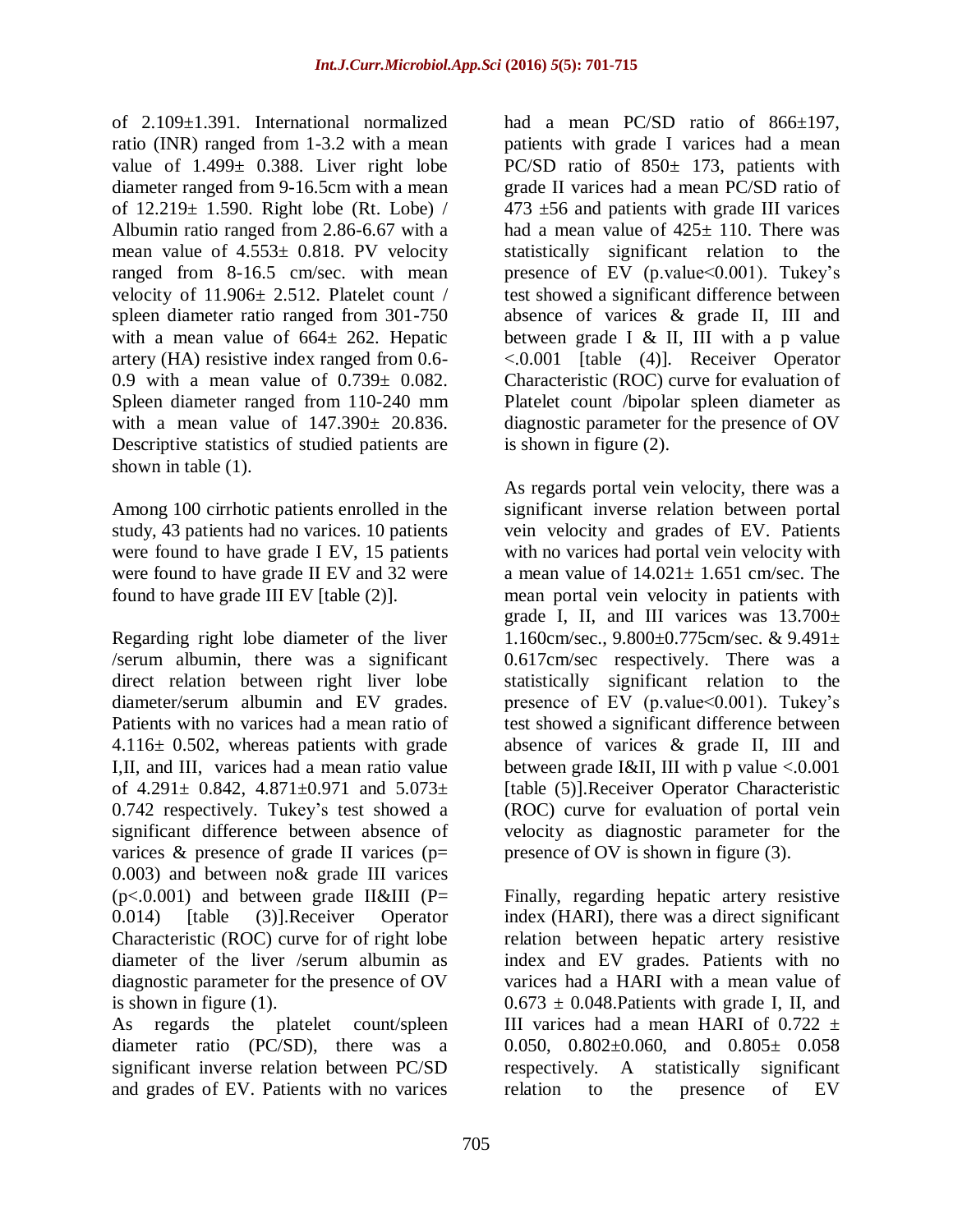(p.value<0.001) was observed. Tukey's test showed a significant difference between absence of varices & grade I with p value 0.047 and between grade no & grade II, III with p value  $\leq 0.001$  and between grade I&II with value 0.002 and grade I&III with p value <0.001[table (6)].Receiver Operator Characteristic (ROC) curve for evaluation of hepatic artery resistive index as diagnostic parameter for the presence of OV is shown

in figure (4).

There was a significant correlation between esophageal varices grade and child classification. This correlation is shown in table (7). There was also significant correlation between right lobe diameter of liver/serum albumin & platelet count /spleen diameter (PC/SD) as shown in figure (5).

| <b>Descriptive Statistics</b>    |        |                |         |             |        |           |  |  |  |  |  |  |  |
|----------------------------------|--------|----------------|---------|-------------|--------|-----------|--|--|--|--|--|--|--|
|                                  |        | Range          |         | <b>Mean</b> | $\pm$  | <b>SD</b> |  |  |  |  |  |  |  |
| Age (years)                      | 42     |                | 75      | 54.030      | $+$    | 7.223     |  |  |  |  |  |  |  |
| $Hb$ (gm /dl)                    | 6.6    |                | 16      | 10.372      | $^{+}$ | 1.720     |  |  |  |  |  |  |  |
| Platelet (cell/L)                | 50.000 |                | 210.000 | 95.170      | $^{+}$ | 33.504    |  |  |  |  |  |  |  |
| $WBC$ (cell/mm <sup>3</sup> )    | 2000   | $\overline{a}$ | 10500   | 4328.550    | $\pm$  | 1561.152  |  |  |  |  |  |  |  |
| Albumin (gm/dl)                  | 1.9    |                | 4       | 2.766       | $+$    | 0.581     |  |  |  |  |  |  |  |
| Bilirubin $(mg/dl)$              | 0.5    |                | 9       | 2.109       | $\pm$  | 1.391     |  |  |  |  |  |  |  |
| <b>INR</b>                       | 1      |                | 3.2     | 1.499       | $+$    | 0.388     |  |  |  |  |  |  |  |
| Liver Right lobe diameter (cm)   | 9      |                | 16.5    | 12.219      | $\pm$  | 1.590     |  |  |  |  |  |  |  |
| <b>Rt lobe / Albumin</b>         | 2.86   |                | 6.67    | 4.553       | $+$    | 0.818     |  |  |  |  |  |  |  |
| Platelet count / spleen diameter | 301    |                | 750     | 664         | $\pm$  | 262       |  |  |  |  |  |  |  |
| PV velocity (cm/sec)             | 8      |                | 16.5    | 11.906      | $\pm$  | 2.512     |  |  |  |  |  |  |  |
| <b>HA</b> resistive index        | 0.6    |                | 0.9     | 0.739       | $\pm$  | 0.082     |  |  |  |  |  |  |  |
| <b>Spleen Diameter (mm)</b>      | 110    |                | 240     | 147.390     | $+$    | 20.836    |  |  |  |  |  |  |  |

# **Table.1** Descriptive Statistics of studied patients

Hb: Hemoglobin.WBC: White blood cells.INR: international normalized ratio. PV: Portal vein. HA: Hepatic artery.

#### **Table.2** Endoscopy grades of varices of studied patients

| <b>Endoscopy Grade</b> |     |               |  |  |  |  |  |  |  |  |  |  |
|------------------------|-----|---------------|--|--|--|--|--|--|--|--|--|--|
|                        |     | $\frac{6}{6}$ |  |  |  |  |  |  |  |  |  |  |
| No                     | 43  | 43.00         |  |  |  |  |  |  |  |  |  |  |
| <b>Grade I</b>         |     | 10.00         |  |  |  |  |  |  |  |  |  |  |
| <b>Grade II</b>        | 15  | 15.00         |  |  |  |  |  |  |  |  |  |  |
| <b>Grade III</b>       | 32  | 32.00         |  |  |  |  |  |  |  |  |  |  |
| <b>Total</b>           | 100 | 100.00        |  |  |  |  |  |  |  |  |  |  |

**N: Number**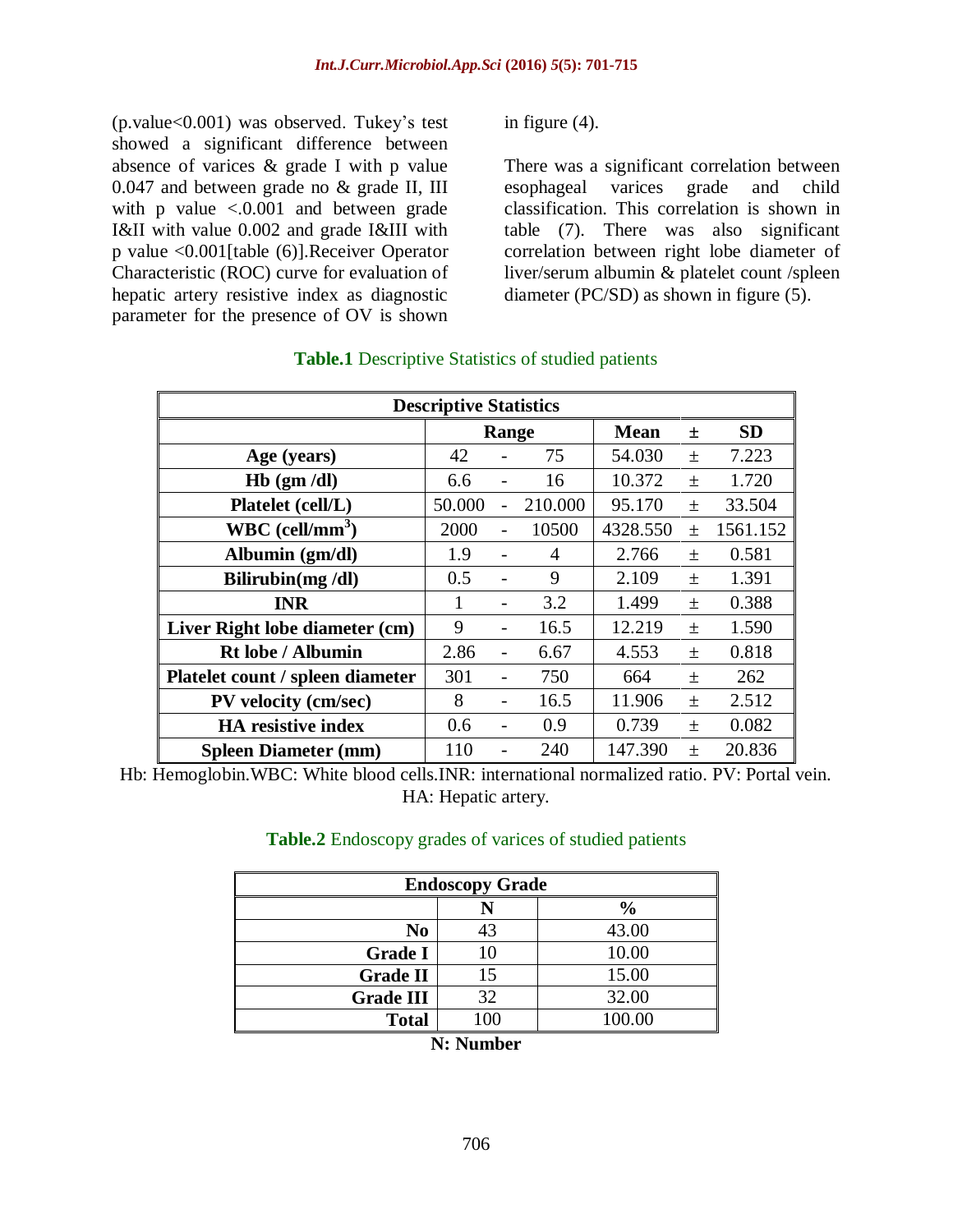|                             | <b>Endoscopy Grade</b> |     |           |                |     |            |                 |       |             |                  |          |              |        |                |  |  |
|-----------------------------|------------------------|-----|-----------|----------------|-----|------------|-----------------|-------|-------------|------------------|----------|--------------|--------|----------------|--|--|
|                             |                        |     |           | <b>Grade I</b> |     |            | <b>Grade II</b> |       |             | <b>Grade III</b> |          | <b>ANOVA</b> |        |                |  |  |
|                             | <b>Mean</b>            | $+$ | <b>SD</b> | <b>Mean</b>    | $+$ | <b>SD</b>  | <b>Mean</b>     | $+$   | <b>SD</b>   | <b>Mean</b>      | 土        | <b>SD</b>    |        | <b>P-value</b> |  |  |
| Rt lobe /<br><b>Albumin</b> | 4.116                  | $+$ | 0.502     | 4.291          | $+$ | 0.842      | 4.871           |       | $\pm$ 0.971 | 5.073            |          | $\pm$ 0.742  | 12.920 | $< 0.001*$     |  |  |
|                             | <b>TUKEY'S Test</b>    |     |           |                |     |            |                 |       |             |                  |          |              |        |                |  |  |
|                             | No &I<br>No &II        |     |           | No &III        |     | I&II       |                 |       | I&III       |                  |          | II&III       |        |                |  |  |
| 0.893                       |                        |     | $0.003*$  |                |     | $< 0.001*$ |                 | 0.186 |             |                  | $0.014*$ |              |        | 0.793          |  |  |

# **Table.3** Right lobe diameter of the liver / serum albumin of studied patients

SD: Standard deviation. No: Novarices.

#### **Table.4** Platelet count/Spleen diameter ratio (PC/SD) of studied patients

| <b>Endoscopy Grade</b>     |                     |        |          |             |                |            |      |                 |            |          |                  |            |           |              |                |  |  |
|----------------------------|---------------------|--------|----------|-------------|----------------|------------|------|-----------------|------------|----------|------------------|------------|-----------|--------------|----------------|--|--|
|                            | N <sub>0</sub>      |        |          |             | <b>Grade I</b> |            |      | <b>Grade II</b> |            |          | <b>Grade III</b> |            |           | <b>ANOVA</b> |                |  |  |
|                            | <b>Mean</b>         |        | $\pm$ SD | <b>Mean</b> |                | $\pm$ SD   |      | <b>Mean</b>     |            | $\pm$ SD | <b>Mean</b>      | $\pm$      | SD        | F            | <b>P-value</b> |  |  |
| Platelet / spleen diameter | 866                 |        | $±$ 197  | 850         | $\pm$          | 173        |      | 473             | $\pm$      | 56       | 425              |            | $\pm$ 110 | 61.774       | $< 0.001*$     |  |  |
|                            | <b>TUKEY'S Test</b> |        |          |             |                |            |      |                 |            |          |                  |            |           |              |                |  |  |
| No &I                      |                     | No &II |          | No &III     |                |            | I&II |                 | I&III      |          |                  | П&Ш        |           |              |                |  |  |
| 0.992<br>$< 0.001*$        |                     |        |          |             |                | $< 0.001*$ |      |                 | $< 0.001*$ |          |                  | $< 0.001*$ |           |              | 0.749          |  |  |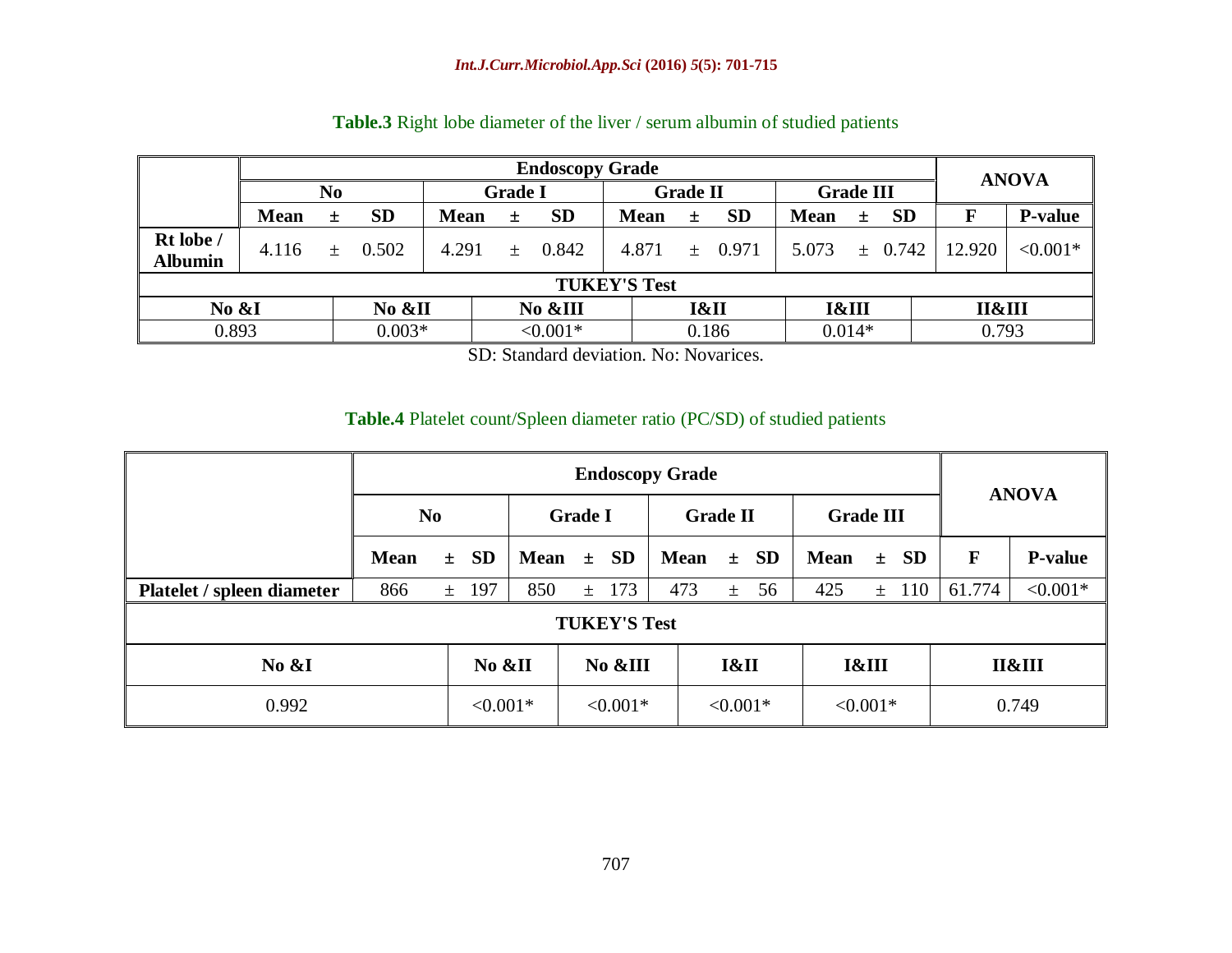# **Table.5** Portal vein velocity of studied patients

|                      | <b>Endoscopy Grade</b> |   |             |             |                |           |             |                 |             |             |                  |           |         |                |  |
|----------------------|------------------------|---|-------------|-------------|----------------|-----------|-------------|-----------------|-------------|-------------|------------------|-----------|---------|----------------|--|
|                      | No                     |   |             |             | <b>Grade I</b> |           |             | <b>Grade II</b> |             |             | <b>Grade III</b> |           |         |                |  |
|                      | <b>Mean</b>            | 土 | <b>SD</b>   | <b>Mean</b> | 土              | <b>SD</b> | <b>Mean</b> | $\pm$           | <b>SD</b>   | <b>Mean</b> | $\pm$            | <b>SD</b> |         | <b>P-value</b> |  |
| PV velocity (cm/sec) | 14.021                 |   | $\pm$ 1.651 | 13.700      | 土              | 1.160     | 9.800       |                 | $\pm$ 0.775 | 9.491       | $\pm$            | 0.617     | 104.169 | ${<}0.001*$    |  |
|                      | <b>TUKEY'S Test</b>    |   |             |             |                |           |             |                 |             |             |                  |           |         |                |  |
| No &I<br>No &II      |                        |   |             | No &III     |                |           |             | I&II            |             | I&III       |                  |           | II&III  |                |  |
| 0.881                | $< 0.001*$             |   |             |             | $< 0.001*$     |           |             | $< 0.001*$      |             |             | $< 0.001*$       |           | 0.854   |                |  |

#### **Table.6** Hepatic artery resistive index: of studied patients

|                           | <b>Endoscopy Grade</b> |       |            |  |                |     |           |             |                 |           |             |                  |           |        |                |  |  |
|---------------------------|------------------------|-------|------------|--|----------------|-----|-----------|-------------|-----------------|-----------|-------------|------------------|-----------|--------|----------------|--|--|
|                           | N <sub>0</sub>         |       |            |  | <b>Grade I</b> |     |           |             | <b>Grade II</b> |           |             | <b>Grade III</b> |           |        | <b>ANOVA</b>   |  |  |
|                           | <b>Mean</b>            | 土     | <b>SD</b>  |  | <b>Mean</b>    | 土   | <b>SD</b> | <b>Mean</b> | 土               | <b>SD</b> | <b>Mean</b> | ±.               | <b>SD</b> | F      | <b>P-value</b> |  |  |
| <b>HA</b> resistive index | 0.673                  | $\pm$ | 0.048      |  | 0.722          | $+$ | 0.050     | 0.802       | $\pm$           | 0.060     | 0.805       | $\pm$            | 0.058     | 45.616 | $< 0.001*$     |  |  |
|                           | <b>TUKEY'S Test</b>    |       |            |  |                |     |           |             |                 |           |             |                  |           |        |                |  |  |
| No $&I$                   | No &II                 |       |            |  | No &III        |     |           |             | I&II            |           |             | I&III            |           | II&III |                |  |  |
| $0.047*$                  |                        |       | $< 0.001*$ |  | $< 0.001*$     |     |           | $0.002*$    |                 |           | $< 0.001*$  |                  |           | 0.999  |                |  |  |

**HA: Hepatic artery.**

#### **Table.7** Grades of OV with respect to Child score

|                    | <b>Endoscopy Grade</b> |    |           |                |   |                   |                 |  |           |                  |   |              |        |                |  |
|--------------------|------------------------|----|-----------|----------------|---|-------------------|-----------------|--|-----------|------------------|---|--------------|--------|----------------|--|
|                    |                        | No |           | <b>Grade I</b> |   |                   | <b>Grade II</b> |  |           | <b>Grade III</b> |   | <b>ANOVA</b> |        |                |  |
|                    | Mean                   | ᆂ  | <b>SD</b> | <b>Mean</b>    |   | <b>SD</b>         | <b>Mean</b>     |  | <b>SD</b> | <b>Mean</b>      | ᆂ | <b>SD</b>    |        | <b>P-value</b> |  |
| <b>Child score</b> | 6.651                  |    | .126      | 9.500          | 土 | 4.143<br>$\Delta$ | 12.733          |  | .907      | 12.344           |   | 2.057        | 46.302 | $< 0.001*$     |  |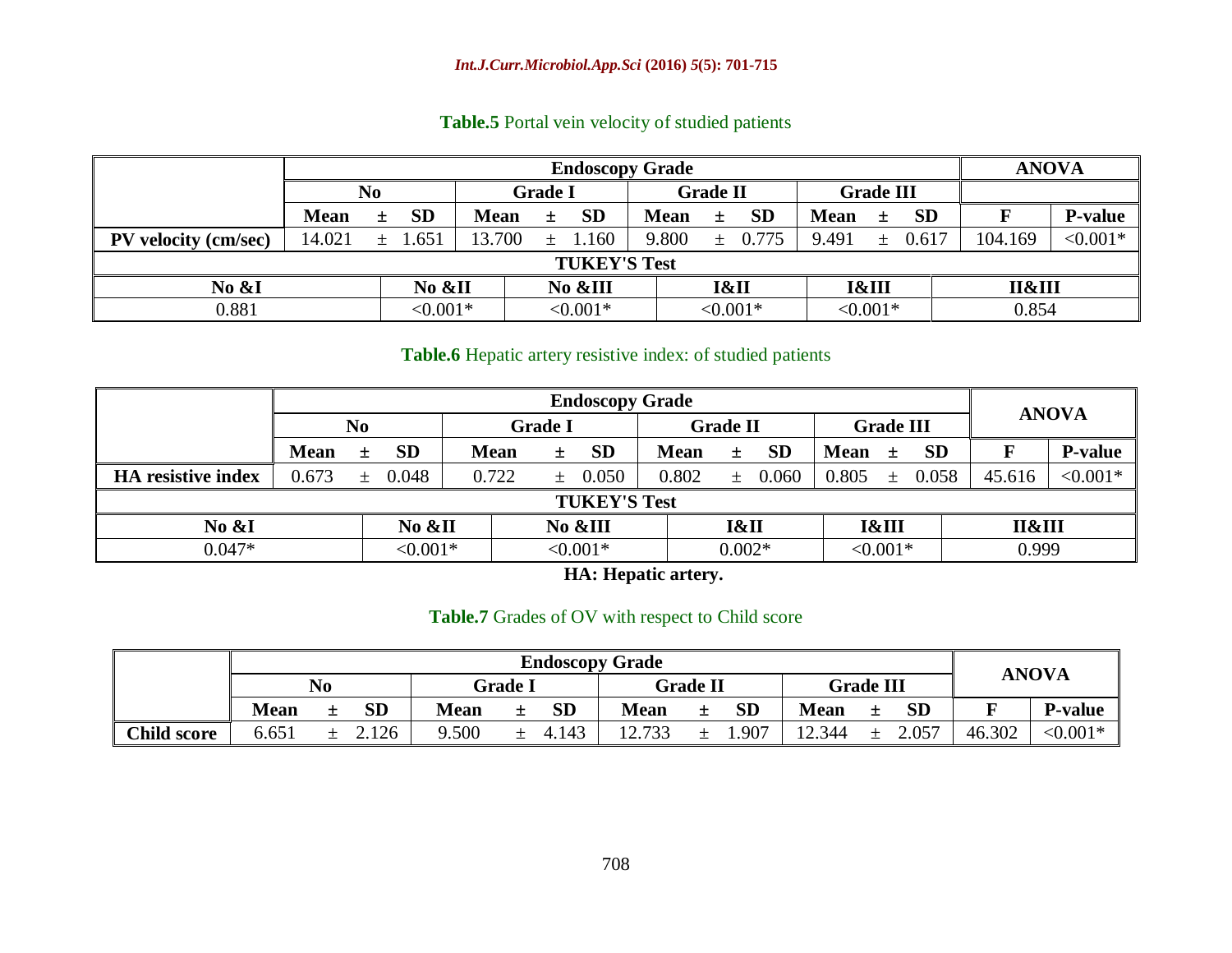**Fig.1** Receiver Operator Characteristic (ROC) curve for evaluation of right lobe diameter of the liver /serum albumin as diagnostic parameter for the presence of OV



**Fig.2** Receiver Operator Characteristic (ROC) curve for evaluation of Platelet count /bipolar spleen diameter as diagnostic parameter for the presence of OV

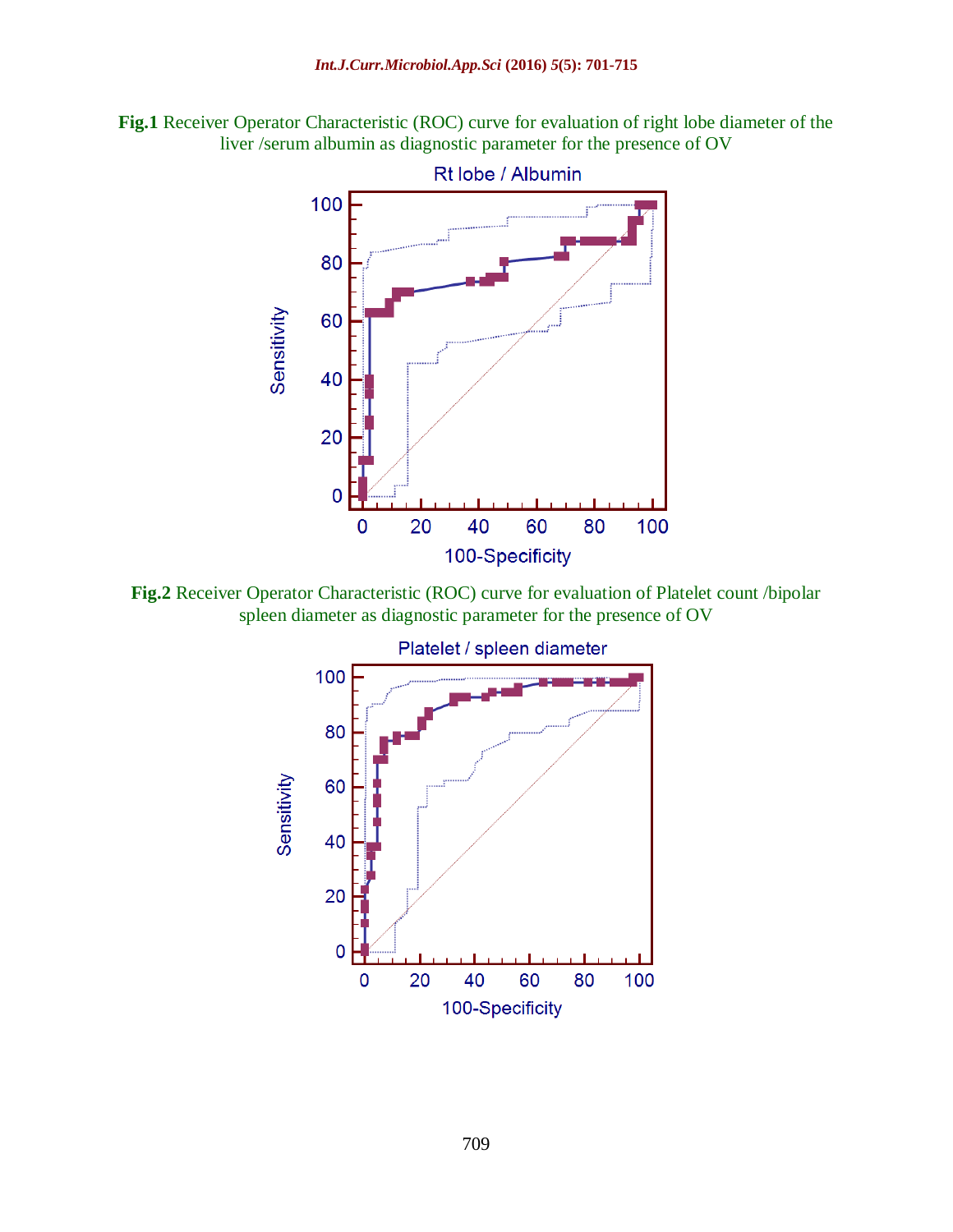



**Fig.4** Receiver Operator Characteristic (ROC) curve for evaluation of hepatic artery resistive index as diagnostic parameter for the presence of OV

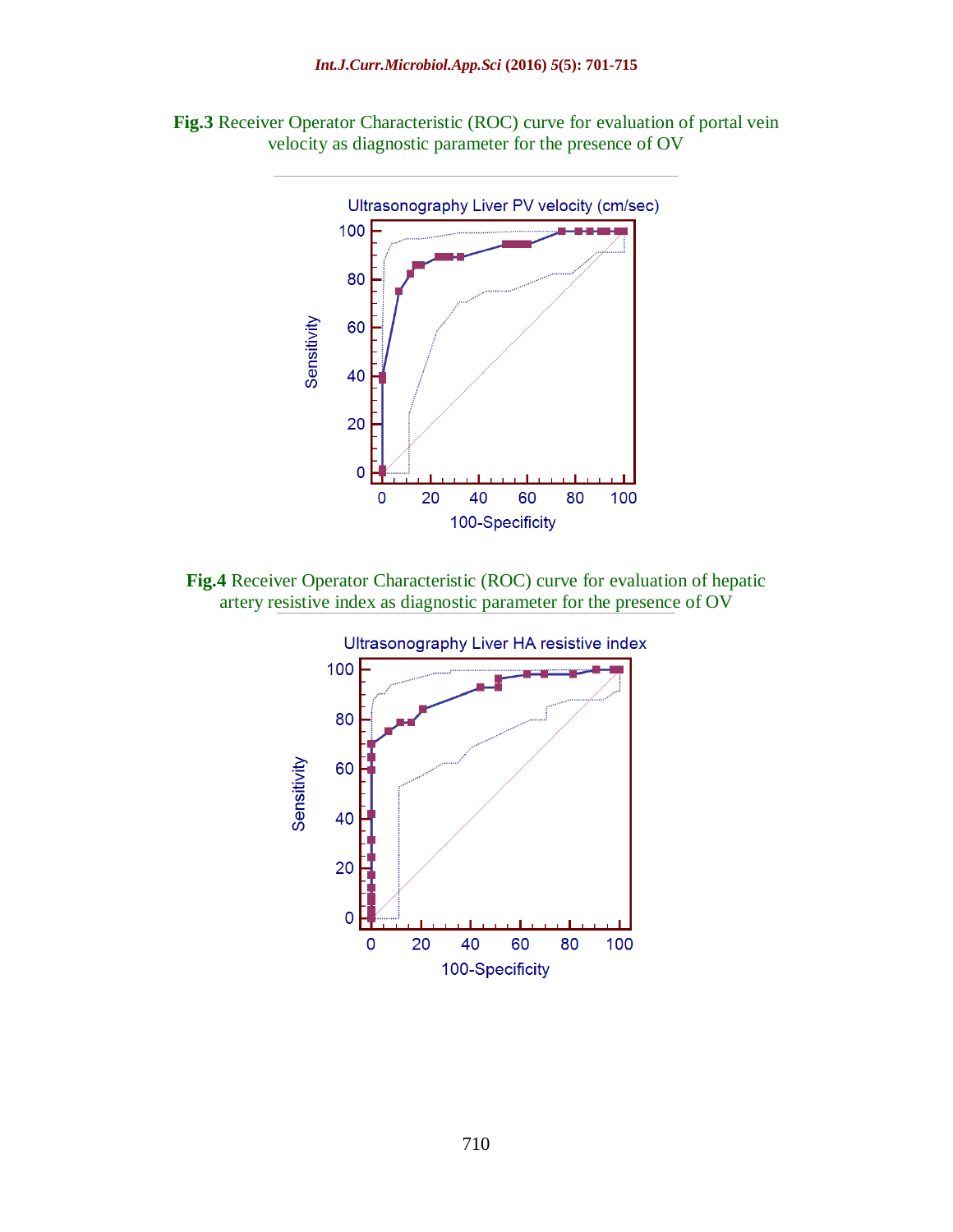

**Fig.5** Correlation between right lobe diameter of liver/serum albumin & platelet count /spleen diameter (PC/SD)

This was a comparative study aimed to evaluate right lobe diameter of the liver /serum albumin, platelet count /spleen diameter, portal vein velocity and hepatic artery resistive index as possible predictors for presence of varices in cirrhotic patients.

The work was carried out on 100 cirrhotic patients.43 patients were found to have no varices, 10 patients had grade I varices, 15 patients had grade II varices and 32 patients had grade III varices.

In this study, we found a statistically significant difference between studied groups as regards portal vein velocity (PVV). A cutoff value 12cm/sec was found to significantly predict EV with 85.96%sensitivity, 86.05%specificity, PPV 89.1%, and NPV 82.2%.These results are in agreement with those of Berzigotti *et al.,* (2008) who found that reduced portal vein velocity (maximal and mean velocimetry of portal vein flow, respectively  $< 16$  cm/s and < 10–12 cm/s) was helpful for diagnosis of OV. The findings of our study are in agreement with those of the study by Puneet *et al*, (2011), who found that mean portal

vein velocity was lower in patients with EV as compared to those without EV.

On the other hand, the study performed by De Bem *et al.,* (2006) revealed no correlation between portal vein velocity and the presence of gastroesophageal varices in cirrhotic patients.

Another Doppler parameter, the Hepatic artery resistive index (HARI) was performed in our study, we found statistical significance between this parameter and presence of EV with a cutoff value of 0.76. The cut off value had 70.18% sensitivity, 100%specificity, PPV of 100% and NPV 71.7%.

These results are in agreement with those of Tarzamni *et al.,* (2008) who evaluated parameters of portal hypertension in 85 cirrhotic patients using colour Doppler ultrasonography and found that HARI is a good predictor of EV. On the other hand, Schneider *et al*, (1999) found no correlation between resistive index of the hepatic artery and superior mesenteric artery and HVPG,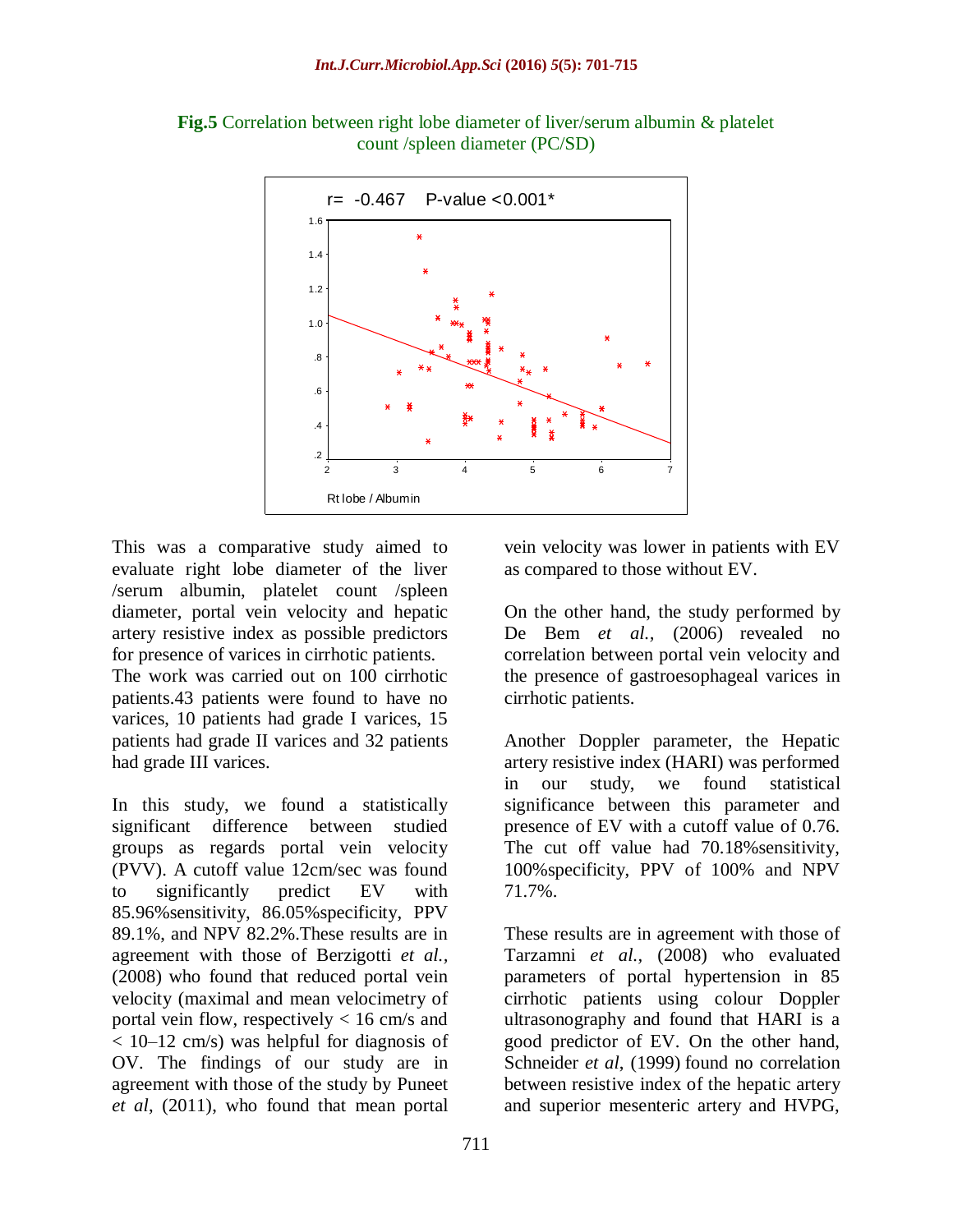or between the presence and size of varices and portal vein measurements.

Another significant parameter we studied was the platelet count / spleen diameter (PC/SD).We found a statistically significant relation to the presence and grade of EV  $(p.value < 0.001)$  at a cutoff value 570, with sensitivity 77.19%, specificity 93.02% PPV 93.6%, NPV 75.5%.These results are in agreement with those of De Franchis R and Dell'Era, (2007) who found that platelet count/spleen diameter ratio is considered the best non-invasive predictor of EV development.

Also Giannini *et al.,* (2003) conducted a study in which average platelet count to spleen diameter ratio in patients who had not developed EV was 1638 and average platelet count to spleen diameter ratio in patients who had developed OV was 533.They used a cut off value of platelet count/spleen diameter ratio of 909 to predict the presence of esophageal varices with a sensitivity of 100 % and 93% specificity.

Similarly, average platelet count to spleen diameter ratio in patients who had no EV was 2408.7 and average platelet count to spleen diameter ratio in patients who had EV was 862.6 in the study by Legasto *et al.,*  $(2006)$ <sup>.</sup>

Agha et al., (2009)<sup>31</sup>studied114 compensated cirrhotic patients with hepatitis C, they reported that a cut-off value of 909  $(NPV=100\%$  and  $PPV= 93.8\%$  was effective in the diagnosis of EV. Baig *et al.,* (2008) in their study stated that a cut-off value of 1014can predict presence of OV.

On the other hand, results of this study are against the results of Sarwar *et al.,* (2004) who found sensitivity and specificity of platelet count/splenic diameter to predict

esophageal varices with a cut off value of 909 to be 13% and 77% respectively, which is far from significant.

Regarding the role of right lobe diameter of the liver /serum albumin as a non-invasive, inexpensive and simple predictor of EV, we found that there was a statistically significant difference between EV grades of the studied patients as regards the right lobe diameter of the liver /serum albumin (p<0.001)and that there was a direct correlation between them.

We also found a cutoff value 4.92 could significantly predict OV with sensitivity 63.61%, specificity 97.67% PPV 97.3 %, and NPV 66.7%.

These results are congruent with those of Alempijevi *et al.,* (2007) who found the grades of varices to increase as the right liver lobe/ albumin ratio increases. Considering the right liver lobe/albumin ratio cut-off value of 4.42, this had a sensitivity of 83.3% and specificity of 29.5% for patients with varices requiring prophylactic endoscopic management.

On the other hand El Ray A. *et al.,* 2015 found that right liver lobe diameter/ serum albumin had no role in prediction of EV presence.

This study introduces four easy, noninvasive methods that when used in combination can predict the presence of esophageal varices and decrease the burden of screening endoscopy for all cirrhotic patients.

Our study has some limitations. This was a single center study of a tertiary care setting, raising the question of generalizability. Also, larger studies on larger groups of patients are needed to confirm the results.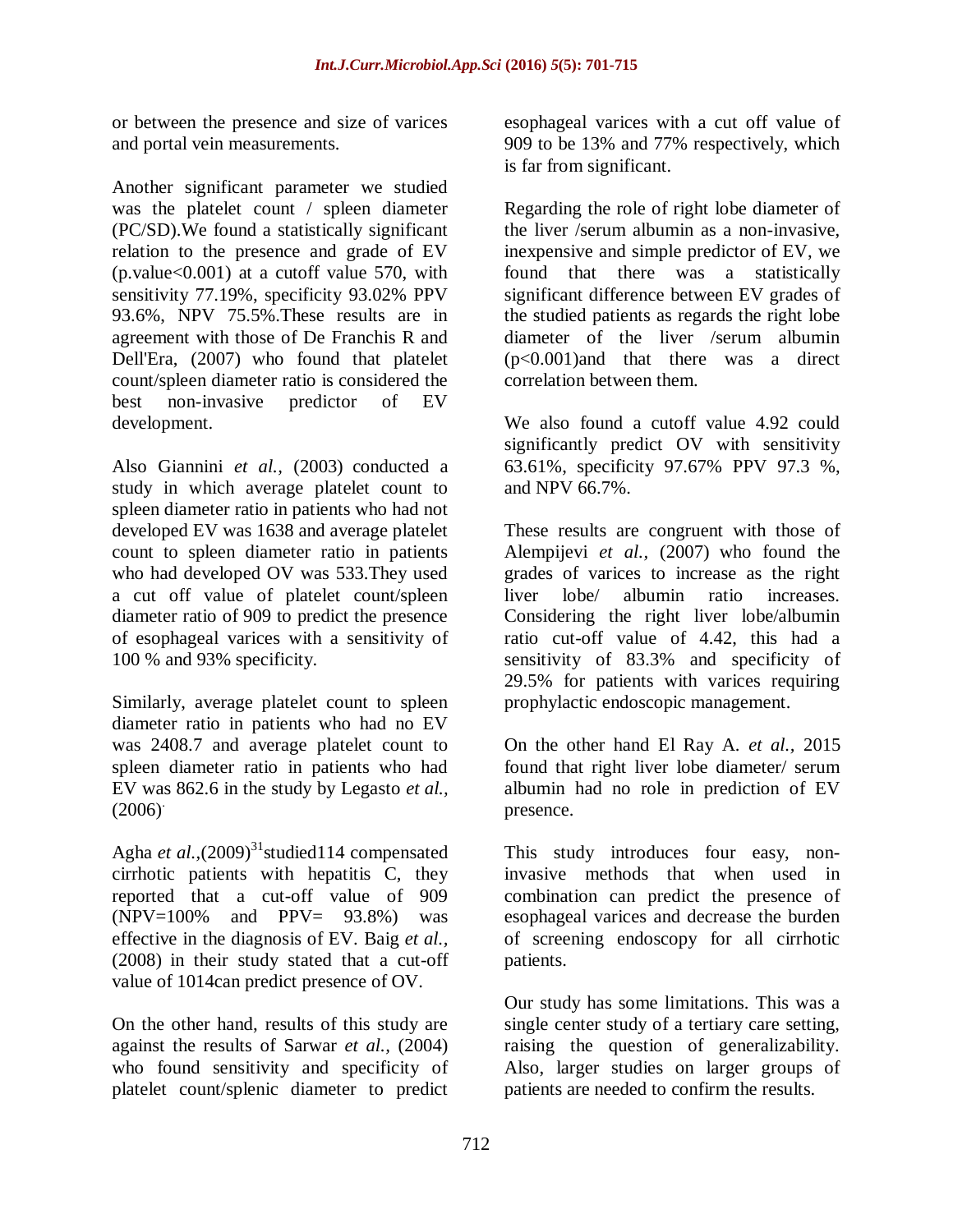In conclusion, Right liver lobe diameter /serum albumin, platelet count /spleen diameter and the Doppler US parameters; portal vein velocity and hepatic artery resistive index should be performed for all cirrhotic patients as they are easy to perform, inexpensive and can predict the presence of esophageal varices.

**Ethical Approval:** The study protocol was approved by the ethical committee of faculty of medicine, Tanta University. Informed consent was obtained from each patient before participation in the study.

# **References**

- Tsochatzis, E.A., Bosch, J., Burroughs, A.K. 2014. Liver cirrhosis. *Lancet,* 383: 1749–1761.
- Arguedas, M.R., Heudebert, G.R., Eloubeidi, M.A. 2002. Costeffectiveness of screening, surveillance, and primary prophylaxis strategies for esophageal varices. *Am. J. Gastroenterol.,* 97: 2441-2452.
- Jensen, D.M. 2002. Endoscopic screening for varices in cirrhosis: findings, implications, and outcomes. *Gastroenterol.,* 122: 1620–30.
- Garcia-Tsao, G., Sanyal, A.J., Grace, N.D., *et al*. 2007. Prevention and management of gastroesophagealvarices and variceal hemorrhage in cirrhosis. *Hepatol.,* 46(3): 922-38.
- Navens, F., Bustami, R., Scheys, I., *et al*. 1998. Variceal pressure is a prospective cohort study in cirrhotic patients". *Hepatol.,* 27: 15.
- Madhotra, R., Mulcahy, H.E., Willner, I., *et al*. Prediction of esophageal varices in patients with cirrhosis. *J. Clin. Gastroenterol.,* 34: 81-5.
- [Grgurević,](http://www.ncbi.nlm.nih.gov/pubmed/?term=Grgurevi%C4%87%20I%5BAuthor%5D&cauthor=true&cauthor_uid=26285468) I., [Jukić,](http://www.ncbi.nlm.nih.gov/pubmed/?term=Juki%C4%87%20I%5BAuthor%5D&cauthor=true&cauthor_uid=26285468) I., [Sokol,](http://www.ncbi.nlm.nih.gov/pubmed/?term=Sokol%20S%5BAuthor%5D&cauthor=true&cauthor_uid=26285468) S., *et al*. low specificity of platelet to spleen ratio for noninvasive prediction and characterization of esophageal varices in patients with alcoholic liver cirrhosis. *[Acta Med Croatic,](http://www.ncbi.nlm.nih.gov/pubmed/26285468)* 68(4-5):353-60.
- De Franchis, R. 2008. Non-invasive (and minimally invasive) diagnosis of oesophagealvarices. *J. Hepatol.*, 49:520–527.
- Kim, S.H., Kim, Y.J., Lee, J.M., *et al*. 2007. Esophageal varices in patients with cirrhosis: multidetector CT esophagography-comparison with endoscopy. *Radiol.,* 242:759–768.
- Eichner, E.R. 1979. Splenic function: normal, too much and too little. *Am. J. Med.,* 66: 311-20.
- Barrera, F., Riquelme, A., Soza, A., *et al*. 2009. Platelet count/spleen diameter ratio for non-invasive prediction of high risk oesophageal varices in cirrhotic patients. *Ann. Hepatol.,* 8: 325-30.
- Taylor, K.J., Carpenter, D.A. 1985. The anatomy and pathology of portahepatis demonstrated by gray scale ultrasonography. *Radiol.,* 3: 117.
- Kirkwood, B.R., Sternc, J.A. Essential Medical Statistics. (2nd ed.). Malden, MA: Blackwell Publishing, pp. 288.
- Kim, M.Y., Jeong, W.K., Bajk, S.K. 2014. Invasive and non-invasive diagnosis of cirrhosis and portal hypertension. *World J. Gastroenterol.,* 20: 4300– 15.
- Ripoll, C., Casu, S., Hernández-Gea, V., *et al*. 2013. Variceal and other portal hypertension related bleeding. *Best Pract. Res. Clin. Gastroenterol.,* 27: 649–64.
- AkhavanRezayat, K., Mansour Ghanaei, F., Alizadeh, A., *et al*. 2014. Doppler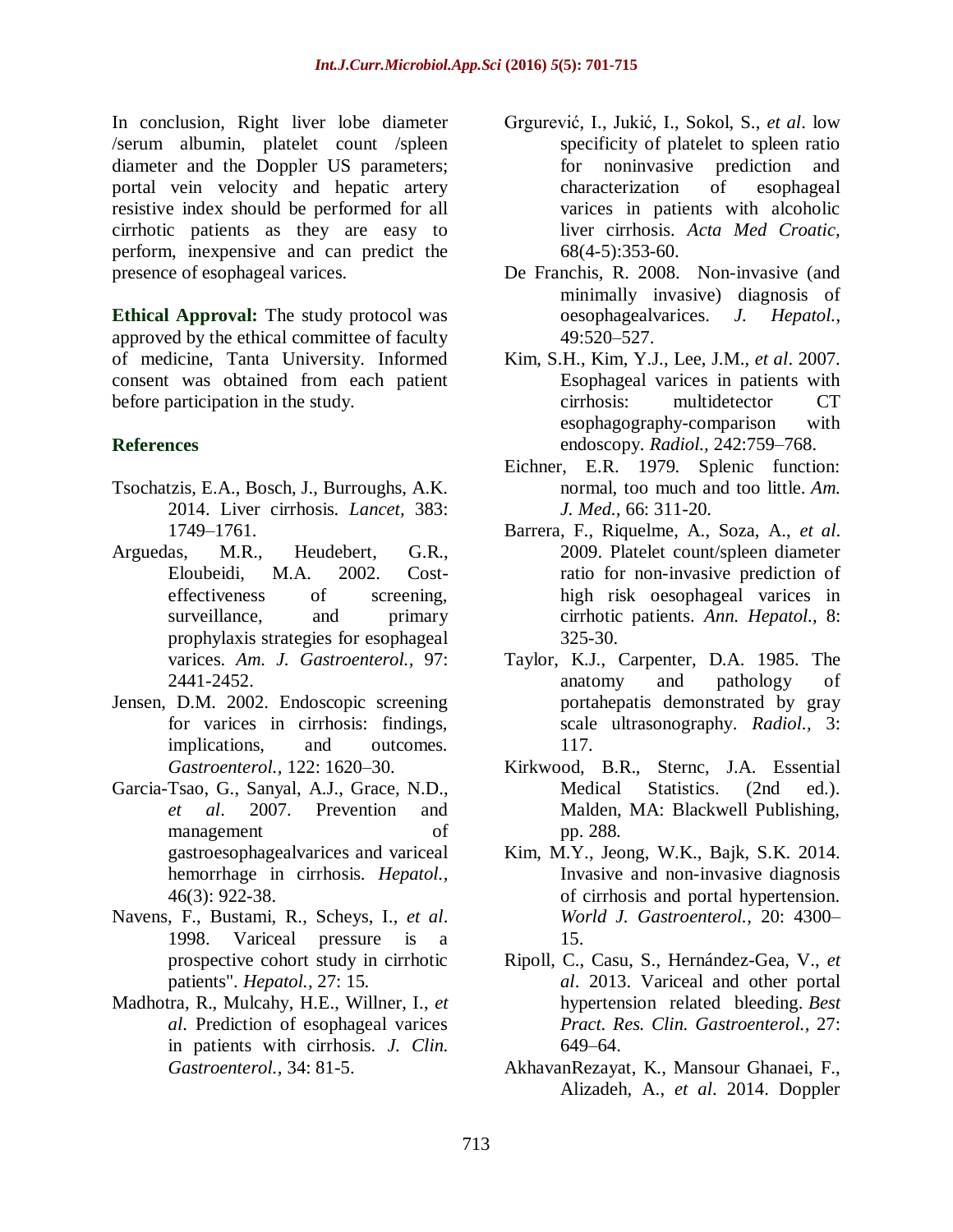surrogate endoscopy for screening esophageal varices in patients with cirrhosis. *Hepat Mon.,* 14: 11237.

- Chawla, S., Katz, A,. Attar, B.M., *et al*. 2012. Platelet count/spleen diameter ratio to predict the presence of esophageal varices in patients with cirrhosis: a systematic review. *Eur. J. Gastroenterol. Hepatol.,* 24: 431- 6.
- D'Amico, G., Pasta, L., Morabito, A., *et al*. 2014. Competing risks and prognostic stages of cirrhosis: a 25 year inception cohort study of 494 patients. *Aliment Pharmacol Ther.,* 39: 1180–93.
- Thabut, D., Rudler, M., Dib, N., *et al*. 2015. Multicenter prospective validation of the Baveno IV and Baveno II/III criteria in cirrhosis patients with variceal bleeding. *Hepatol.,* 61: 1024–32.
- Biecker, E. 2013. Portal hypertension and gastrointestinal bleeding: diagnosis, prevention and management. *World J. Gastroenterol.,* 21: 5035.
- Singal, A.K., Ahmad, M., Soloway, R.D. 2010. Duplex Doppler ultrasound examination of the portal venous system: an emerging novel technique for the estimation of portal vein pressure. *Dig. Dis. Sci.,* 55: 1230–40.
- Khalil, F., Khalil, K., Khalil, T., *et al*. 2010. Evaluation of clinical, Biochemical and ultrasound parameters in diagnosis of oesophageal varices. *Med. J. Cairo Univ.,* 78: 105-109.
- Berzigotti, A., Gilabert, R., Abraldes, J.G., *et al*. 2008. Noninvasive prediction of clinically significant portal hypertension and esophageal varices in patients with compensated liver cirrhosis. *Am. J. Gastroenterol.,* 103: 1159-67.
- Puneet, M., Ranjana, G., Gaurav, M., *et al*. 2011. Association between Portal

Vein Color Doppler Findings and the Severity of Disease in Cirrhotic Patients with Portal Hypertension. *Iran J. Radiol.,* 8: 211-217.

- De Bem, R.S., Lora, F.L., De Souza, R.C.A., *et al*. 2006. Correlation of Doppler ultrasound of the portal system with endoscopic changes caused by portal hypertension in cirrhotic patients. *Arquivos de Gastroenterologia*, 43: 178-83.
- Tarzamni, M.K., Somi, M.H., Farhang, S., *et al*. 2008. Portal hemodynamics as predictors of high risk esophageal varices in cirrhotic patients. *World J. Gastroenterol.,* 14(12): 1898-1902.
- Schneider, A.W., Kalk, J.F., Klein, C.P. 1999. Hepatic arterial pulsatility index in cirrhosis: correlation with portal pressure. *J. Hepatol.,* 30: 876– 81.
- De Franchis, R., Dell'Era, A. 2007. Diagnosis and therapy of esophageal vascular disorders*. Curr. Opin. Gastroenterol.,* 23: 422-7.
- Giannini, E., Botta, F., Borro, P., *et al*. 2003. Platelet count/spleen diameter ratio: proposal and validation of a noninvasive parameter to predict the presence of oesophageal varices in patients with liver cirrhosis. *Gut,* 52: 1200-1205.
- Legasto, G.M.A., Sevilla, J., Balay, A., *et al*. 2006. Platelet count/ spleen diameter ratio: A noninvasive parameter to predict the presence of esophageal varices. *Phil. J. Gastroenterol.,* 2: 33-38.
- Agha, A., Anwar, E., Bashir, K., *et al*. 2009. External validation of the platelet count/spleen diameter ratio for the diagnosis of esophageal varices in hepatitis C virus-related cirrhosis. *Dig. Dis. Sci.,* 54: 654-660.
- Baig, W.W., Nagaraja, M.V., Varma, M., *et al*. 2008. Platelet count to spleen